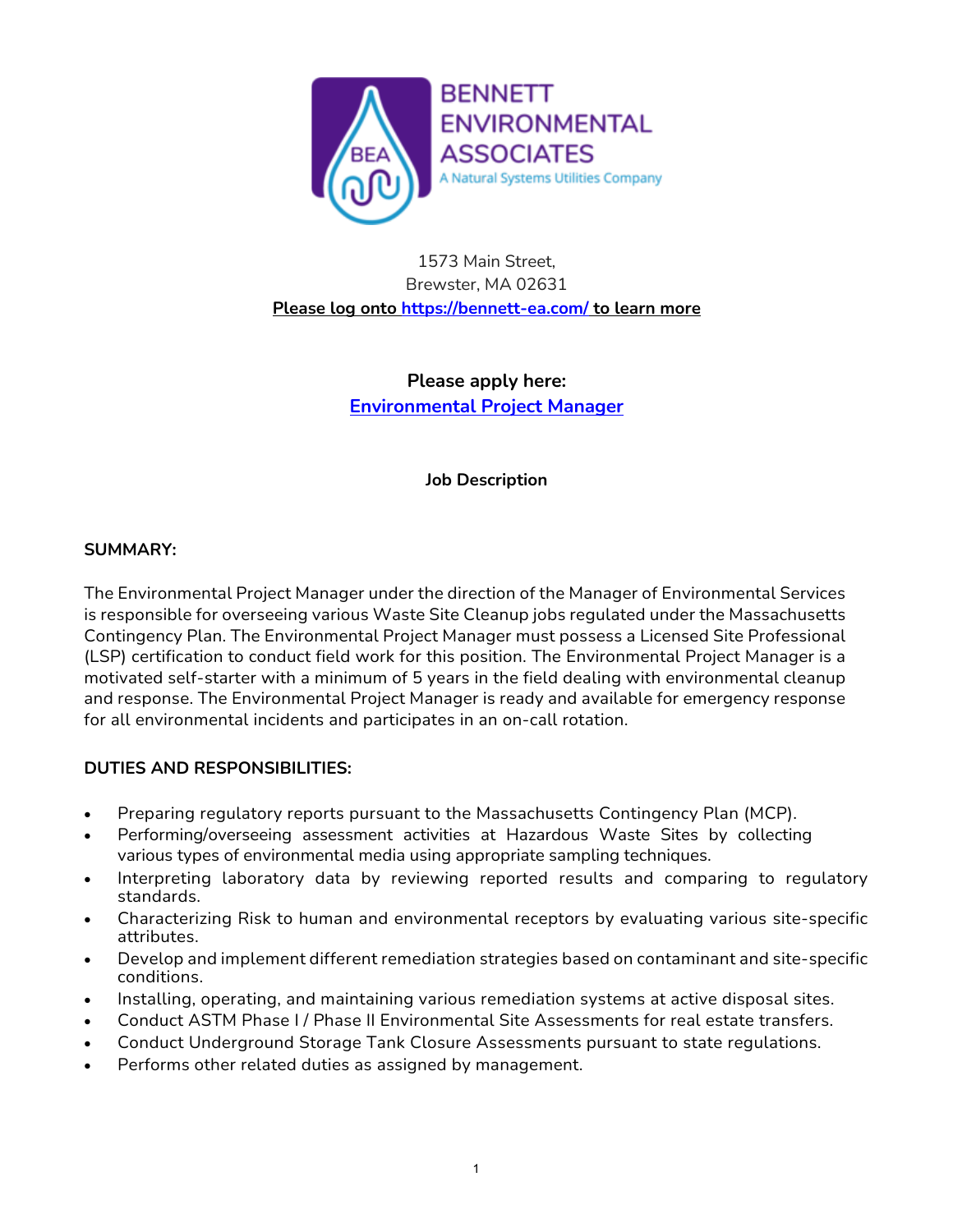### **SUPERVISORY RESPONSIBILITIES:**

- Carries out supervisory responsibilities in accordance with the organization's policies and applicable laws.
- Responsibilities include planning, assigning, and directing work.

## **QUALIFICATIONS:**

- Bachelor's Degree (BA) from four-year college or university, or one to two years of related experience and/or training, or equivalent combination of education and experience.
- Certificates, licenses, and registrations required:
	- o OSHA 40-hour HAZWOPER Training
	- o MA Driver's License
	- o Licensed Site Professional (LSP)
- Computer skills required:
	- o Proficient in Microsoft Office Software
- Other skills required:
	- o Ability to respond to emergencies on nights or weekends.

### **COMPETENCIES:**

- **Analytical –** Synthesizes complex or diverse information; collects and researches data; uses intuition and experience to complement data; designs work flows and procedures.
- **Problem Solving** Identifies and resolves problems in a timely manner; gathers and analyzes information skillfully; develops alternative solutions; works well in group problem solving situations; uses reason even when dealing with emotional topics.
- **Teamwork** Balances team and individual responsibilities; exhibits objectivity and openness to others' views; gives and welcomes feedback; contributes to building a positive team spirit; puts success of team above own interests; able to build morale and group commitments to goals and objectives; supports everyone's efforts to succeed.
- **Planning/Organizing** Prioritizes and plans work activities; uses time efficiently; plans for additional resources; sets goals and objectives; organizes or schedules other people and their tasks; develops realistic action plans.
- **Dependability** Follows instructions, responds to management direction; takes responsibility for own actions; keeps commitments; commits to long hours of work when necessary to reach goals; completes tasks on time or notifies appropriate person with an alternate plan.
- **Diversity** Demonstrates knowledge of EEO policy; shows respect and sensitivity for cultural differences; educates others on the value of diversity; promotes a harassment-free environment; builds a diverse workforce.
- **Ethics** Treats people with respect; keeps commitments; inspires the trust of others; works with integrity and ethically; upholds organizational values.